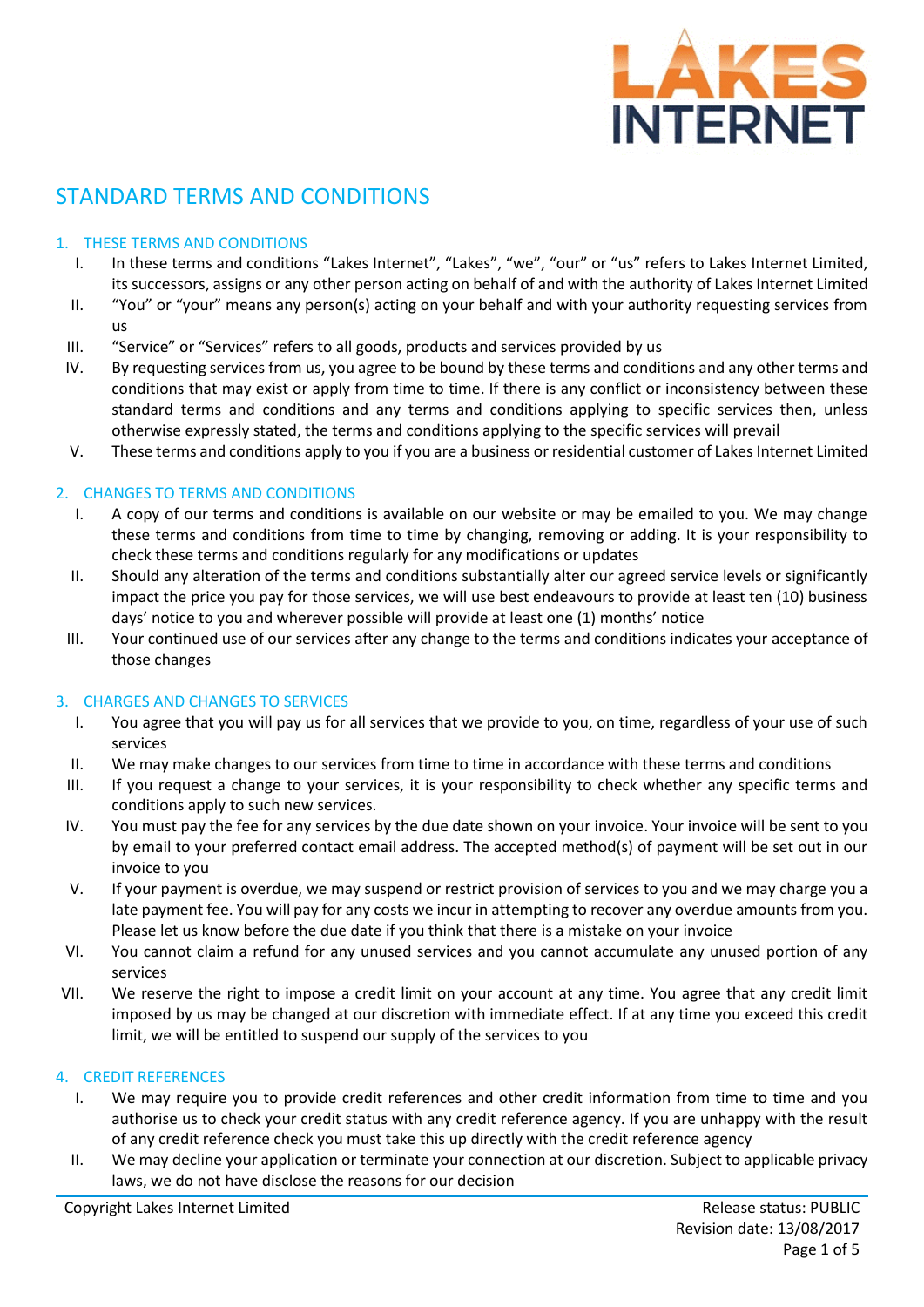

III. You may have to pay us a deposit before you can use, or continue to use, our services. We will notify you when this is required

## 5. YOUR RESPONSIBILITIES

- I. You will;
	- a. ensure that all information that you provide to us is true and correct
	- b. notify us immediately of any change of your address, phone number or preferred contact email address
	- c. protect your electronic devices against any virus, malware or unauthorised access
	- d. not transmit or store any information that contains any form of virus or malware
	- e. use our services for lawful purposes only and to follow any instructions that we may issue from time to time
	- f. not use our services in any way or act in any way which may be abusive, offensive or a nuisance to someone else, including us or any of our agents
	- g. ensure that any electronic device under your control is secure. You will be liable for any charges incurred by us as a result of any third party obtaining unauthorised access to any device which connects to our services
	- h. not forge email or create or use a false identity for the purpose of misleading others
	- i. keep your passwords secure and confidential and notify us immediately if you believe that someone else has discovered your password or is using the services that we provide to you fraudulently. We will not be liable for any unauthorised use of your services and may charge a fee if you request an investigation of the use of your services
	- j. comply with any Acceptable Use Policy or any other policy that we may enforce from time to time
- II. Using our services in ways that we deem inappropriate, abusive, illegal, or similar is strictly prohibited. If you use the services in such a way then we may suspend or terminate your service without notice. If we incur costs as a result of your misuse of our services, we may pass these costs on to you at our discretion, and legal action may be taken against you. Further, we reserve the right to remove any material from our servers which we consider to breach the terms of this agreement or any law
- III. If we consider it necessary for the purpose of us providing you any service, you will allow us or our agents to come onto your property to work on our network or anything connected to it. People we send will carry proof of identity and we will always try to contact you before we do this. If, for any reason, we are unable to gain access to your property we may not be able to provide you with the relevant services

#### 6. PRIVACY

- I. During the provision of services to you, you agree that we may collect information about you. This may be obtained from you or may be generated from your use of our services. You may decide not to provide us with certain personal information but this may mean that we cannot provide the services to you. We will handle all of your information in accordance with the Privacy Act 1993
- II. We may monitor or record calls made you us for training purposes, to improve service quality or to aid in dispute resolution
- III. You can at any time make a written request to see any personal information that we hold or to ask us to correct any mistakes in that information
- IV. You agree that we can use any collected information for a range of lawful purposes connected with our business operations and can pass it on to our employees, contractors, agents and suppliers. You agree that we may send you marketing messages, electronic or otherwise, about our special offers, products and services which may be of interest to you. You agree that the electronic marketing message we send you need not include an unsubscribe facility if they relate to the services you receive or relate to any invoice or payment which may be due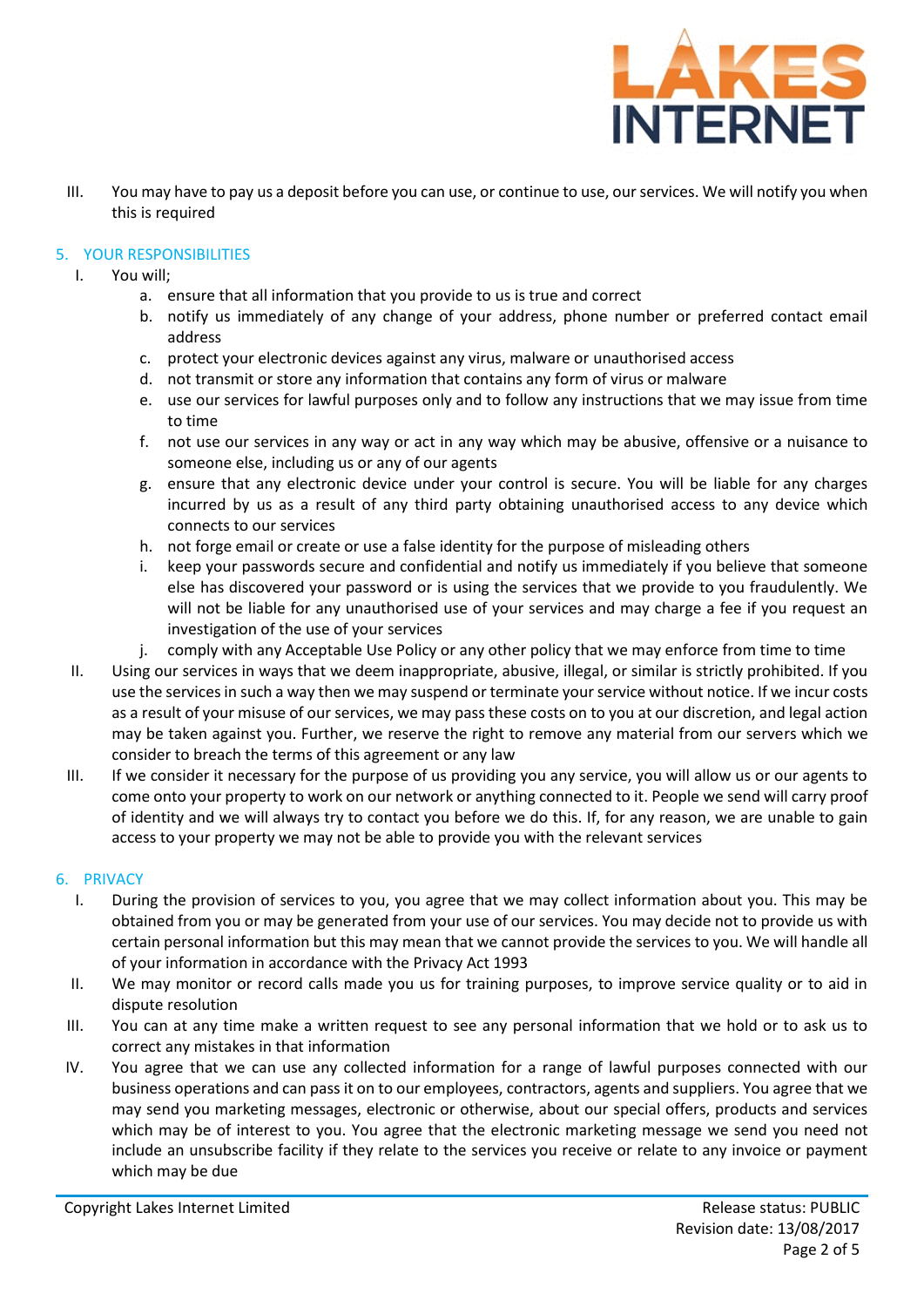

- V. We may provide your personal information to third party network operators where we have arrangements with such operators for the provision of our services or where your information is being transferred to/from such an operator or for the purposes of investigating an alleged fraud or other offence
- VI. If you contact us through the preferred contact email address you register with us when you create your account, or any email address that we provide to you as part of the services, we will take this to mean you are the account holder and have authority on the account. Please keep access to your preferred email account(s) secure
- VII. We may be obliged to provide your personal information to a public service agency if that agency requests such information for its investigations

## 7. ENDING THE AGREEMENT

- I. Except where you have agreed to use our services for a fixed term, you may terminate the agreement by giving one (1) months' notice. Charges will stop one month after we receive your notice unless agreed otherwise
- II. If your services are provided under a fixed term contract, you may have to pay an early disconnection fee. You may also be liable for charges in relation to any equipment that has been provided to you by us for the use of your services. On expiry of any fixed term, unless notified to the contrary your services will continue on a monthly basis
- III. In addition to our rights under clause 7(II) above, we may terminate our agreement with you immediately without notifying you if we believe you have not met your obligations under our terms and conditions. We may also suspend or terminate our agreement with you without notifying you in advance where;
	- a. your use or our services is unusual or excessive
	- b. you are, or are likely to become, insolvent or bankrupt or a receiver or manager is appointed over any of your assets or a resolution for liquidation is proposed or passed in respect of you
	- c. our services are not available to you (for any reason)
- IV. Upon termination, all payments due by you to us will be immediately due and payable, and you agree to pay all such amounts immediately upon demand
- V. No refund is given on monthly fees paid in advance, where you terminate a service part way through the period for which you have paid
- VI. Certain rights and obligations will continue after the termination of this agreement. These include, but are not limited to, the payment of outstanding amounts and the return of any of our equipment you may have
- VII. We may end our agreement with you for any other reason by giving you at least one month's notice
- VIII. Upon termination, all payments due by you to us will be immediately due and payable, and you agree to pay all such amounts immediately upon demand

#### 8. LIABILITY

- I. We are not liable to you if we are prevented from providing the services by reason of any act of God, act of state, riot, insurrection, civil commotion, strike, sanctions, boycott, embargo, adverse weather conditions or any other circumstance (including a network failure) beyond our reasonable control. If such an event occurs, we will use best endeavour to advise you of the existence of the event and the effect of such event on the provision of the services
- II. We exclude all liability we may have to you or anyone claiming through you whether in contract, tort, equity or otherwise relating to any indirect or consequential loss, damage or expense of any kind whatsoever arising under or in respect of any agreement including, without limitation, any economic loss, loss of use, loss of profits, loss of income, or increased or alternative costs, however caused. This exclusion applies to any claim you may have for any damages whatsoever and applies for the benefit of the following people;
	- a. Lakes Internet and any of its related companies;
	- b. Our employees, contractors, officers and agents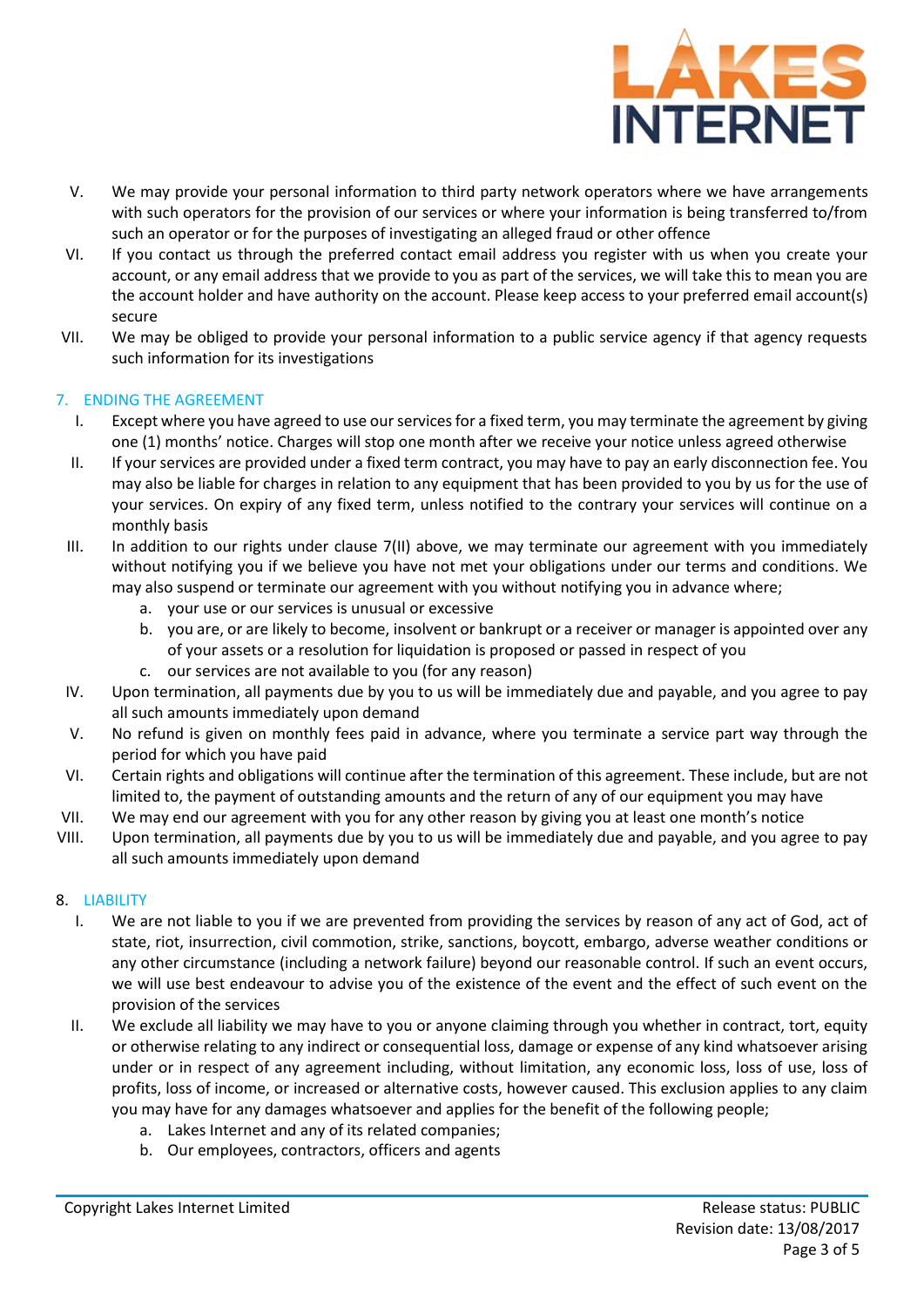

- c. Any network operator or other person whose services we use to provide services to you (or any of their employees, contractors, officers and agents)
- III. If, despite the exclusion set out above, we are held to be liable to you, then our liability is limited to a maximum of one (1) months service fee for any event (or series of related events) and to a maximum of \$5,000 in any 12 month period
- IV. For the avoidance of doubt, we shall not be liable to you for any indirect or consequential loss, damage or expense of any kind whatsoever arising under or in respect of any agreement. This includes, without limitation, any economic loss, loss of use, loss of profits, loss of income, or increased or alternative costs, however caused
- V. Except as specifically outlined herein, we make no warranties in relation to our service or the service of any other service provider (including that the services will be continuous or fault-free at all times) and we will have no liability if your use of the service or any other provider's service infringes any third party's intellectual property rights
- VI. You agree that if the services you acquire under this agreement are for the purposes of a business then the Consumer Guarantees Act 1993 does not apply

## 9. COMPLAINTS

- I. If you have a complaint concerning any aspect of your use of our services you must immediately notify us. Our contact details are made available on our website
- II. We will handle your complaint with care and in a fair and efficient manner in accordance with our complaints resolution policy

## 10. INTELLECTUAL PROPERTY

- I. Except as expressly set out in these terms and conditions or in any terms and conditions relating to specific services, you do not acquire any rights or interests in our intellectual property (which includes, without limitation, patents, trademarks and copyright). Our intellectual property (including modifications or additions to any current intellectual property which are created, made or discovered in the course of us providing the services to you) is and will remain the absolute property of us
- II. If we provide software, documentation, manuals or other materials (whether as hard or soft copies) to enable you to receive and use a service, we grant you a non-exclusive, non-transferable licence to use such software, documentation, manuals or materials for your own use. Any licence we grant under this clause will terminate when the relevant service is terminated
- III. If a service provides you with content or software licensed by third parties who require you to accept their terms of use, you must comply with those terms
- IV. Except as permitted by law or as expressly permitted under these terms and conditions or in any terms and conditions relating to specific services you must not, without prior written consent, copy, de-compile or modify intellectual property of ours or any third party or permit anyone else to do so

#### 11. NOT AN ANONYMOUS SERVICE

I. We do not and will not provide any form of anonymous service to any customer

#### 12. MISCELLANEOUS

- I. You may not assign any of your rights or obligations under these terms and conditions or in any terms and conditions relating to specific services. We may assign our rights to a third party at any time, without your consent and without providing you with advance notice of such assignment
- II. Any contract or agreement we have with you to provide services is governed by and construed in accordance with New Zealand law and you accept the exclusive jurisdiction of the New Zealand Courts